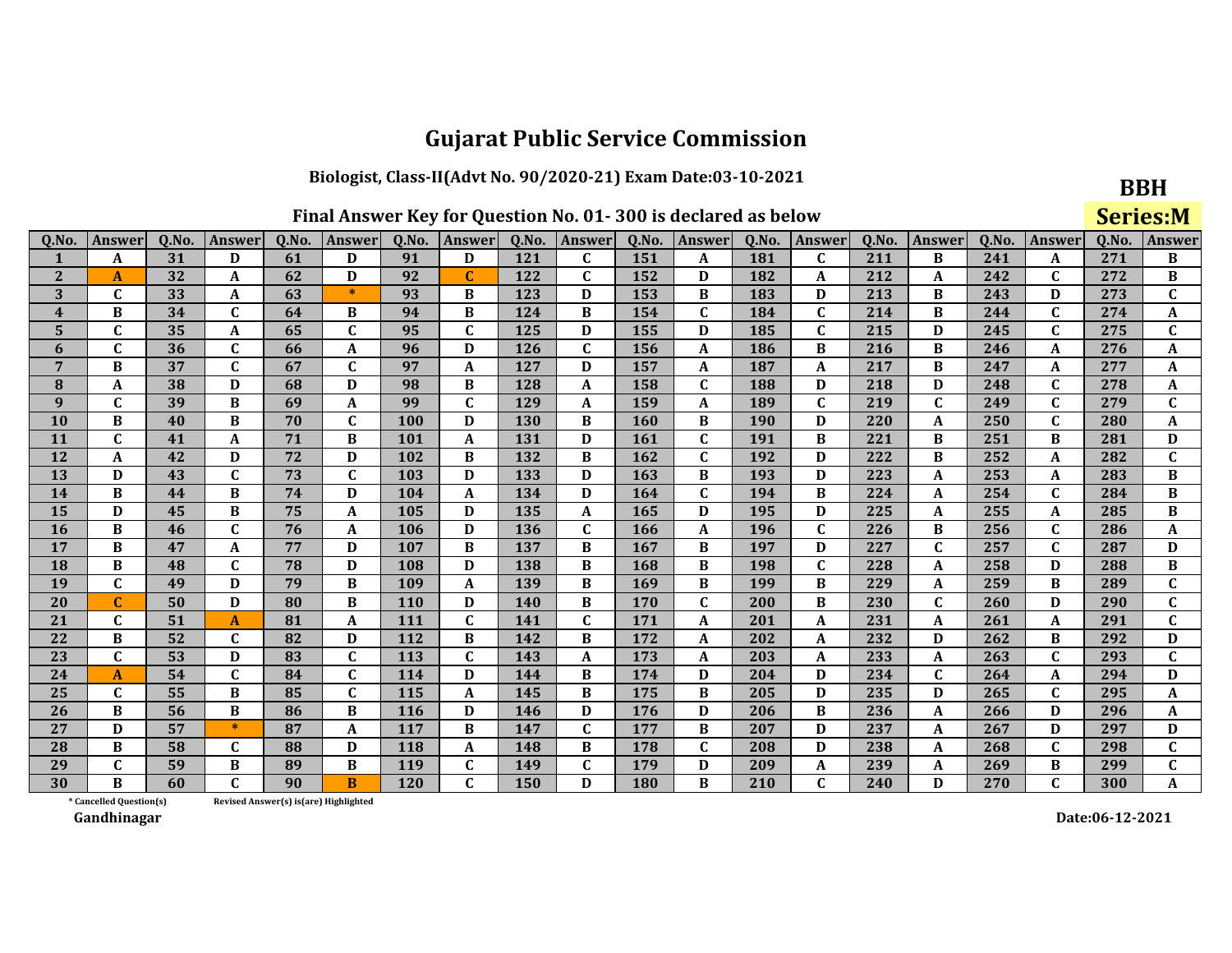#### Biologist, Class-II(Advt No. 90/2020-21) Exam Date:03-10-2021

|  | Final Answer Key for Question No. 01-300 is declared as below |  |  |  |  |  |  |
|--|---------------------------------------------------------------|--|--|--|--|--|--|
|--|---------------------------------------------------------------|--|--|--|--|--|--|

|                         | Final Answer Key for Question No. 01-300 is declared as below |      |               |                                        |               |       |              |       |              |       |               |       |               |       | <b>Series:A</b> |       |               |       |               |
|-------------------------|---------------------------------------------------------------|------|---------------|----------------------------------------|---------------|-------|--------------|-------|--------------|-------|---------------|-------|---------------|-------|-----------------|-------|---------------|-------|---------------|
| Q.No                    | <b>Answer</b>                                                 | Q.No | <b>Answer</b> | Q.No.                                  | <b>Answer</b> | Q.No. | Answer       | Q.No. | Answer       | Q.No. | <b>Answer</b> | Q.No. | <b>Answer</b> | Q.No. | Answer          | Q.No. | <b>Answer</b> | Q.No. | <b>Answei</b> |
|                         | B                                                             | 31   | A             | 61                                     | C             | 91    | A            | 121   | A            | 151   | D             | 181   | D             | 211   | A               | 241   | A             | 271   | A             |
| $\overline{2}$          | D                                                             | 32   | D             | 62                                     | $\mathbf A$   | 92    | $\mathbf C$  | 122   | A            | 152   | B             | 182   | B             | 212   | B               | 242   | $\mathbf{C}$  | 272   | D             |
| 3                       | B                                                             | 33   | $\mathbf C$   | 63                                     | D             | 93    | D            | 123   | A            | 153   | $\mathbf{C}$  | 183   | D             | 213   | $\mathbf{C}$    | 243   | D             | 273   | $\mathbf{C}$  |
| $\overline{\mathbf{4}}$ | $\mathbf C$                                                   | 34   | $\mathbf C$   | 64                                     | B             | 94    | A            | 124   | D            | 154   | D             | 184   | A             | 214   | $\mathbf A$     | 244   | C             | 274   | $\mathbf C$   |
| 5                       | B                                                             | 35   | $\mathbf{C}$  | 65                                     | D             | 95    | $\mathbf{C}$ | 125   | B            | 155   | B             | 185   | D             | 215   | $\mathbf C$     | 245   | $\mathbf C$   | 275   | A             |
| 6                       | D                                                             | 36   | B             | 66                                     | B             | 96    | B            | 126   | $\mathbf C$  | 156   | $\mathbf C$   | 186   | $\mathbf C$   | 216   | D               | 246   | A             | 276   | A             |
| 7                       | A                                                             | 37   | A             | 67                                     | B             | 97    | D            | 127   | D            | 157   | A             | 187   | B             | 217   | D               | 247   | A             | 277   | A             |
| 8                       | A                                                             | 38   | D             | 68                                     | B             | 98    | $\mathbf C$  | 128   | A            | 158   | D             | 188   | $\mathbf C$   | 218   | $\mathbf C$     | 248   | C             | 278   | A             |
| $\boldsymbol{q}$        | $\mathbf{C}$                                                  | 39   | B             | 69                                     | $\mathbf C$   | 99    | D            | 129   | A            | 159   | $\mathbf{C}$  | 189   | D             | 219   | $\bf{B}$        | 249   | $\mathbf C$   | 279   | D             |
| 10                      | A                                                             | 40   | B             | 70                                     | $\mathbf C$   | 100   | A            | 130   | B            | 160   | $\mathbf C$   | 190   | A             | 220   | $\mathbf C$     | 250   | $\mathbf C$   | 280   | D             |
| 11                      | $\mathbf C$                                                   | 41   | D             | 71                                     | $\mathbf{C}$  | 101   | A            | 131   | D            | 161   | B             | 191   | D             | 221   | B               | 251   | A             | 281   | $\bf{B}$      |
| 12                      | $\mathbf{C}$                                                  | 42   | $\mathbf{C}$  | 72                                     | $\bf{B}$      | 102   | D            | 132   | B            | 162   | A             | 192   | B             | 222   | B               | 252   | A             | 282   | D             |
| 13                      | D                                                             | 43   | B             | 73                                     | $\mathbf C$   | 103   | B            | 133   | D            | 163   | D             | 193   | A             | 223   | $\mathbf C$     | 253   | A             | 283   | D             |
| 14                      | B                                                             | 44   | B             | 74                                     | A             | 104   | $\mathbf C$  | 134   | D            | 164   | $\mathbf{C}$  | 194   | $\mathbf{C}$  | 224   | $\mathbf{A}$    | 254   | $\mathbf{C}$  | 284   | A             |
| 15                      | B                                                             | 45   | $\mathbf C$   | 75                                     | $\mathbf C$   | 105   | D            | 135   | A            | 165   | D             | 195   | $\mathbf C$   | 225   | $\mathbf C$     | 255   | A             | 285   | $\mathbf C$   |
| 16                      | A                                                             | 46   | D             | 76                                     | A             | 106   | A            | 136   | $\mathbf C$  | 166   | B             | 196   | $\mathbf{C}$  | 226   | B               | 256   | D             | 286   | B             |
| 17                      | D                                                             | 47   | A             | 77                                     | $\mathbf C$   | 107   | A            | 137   | B            | 167   | D             | 197   | $\mathbf C$   | 227   | $\mathbf C$     | 257   | $\mathbf C$   | 287   | A             |
| 18                      | $\mathbf{C}$                                                  | 48   | B             | 78                                     | D             | 108   | $\mathbf C$  | 138   | B            | 168   | D             | 198   | D             | 228   | $\mathbf A$     | 258   | B             | 288   | B             |
| 19                      | B                                                             | 49   | $\mathbf C$   | 79                                     | $\mathbf C$   | 109   | A            | 139   | B            | 169   | B             | 199   | B             | 229   | A               | 259   | B             | 289   | B             |
| 20                      | B                                                             | 50   | D             | 80                                     | $\bf{B}$      | 110   | B            | 140   | B            | 170   | D             | 200   | D             | 230   | $\mathbf{C}$    | 260   | B             | 290   | D             |
| 21                      | $\mathbf C$                                                   | 51   | A             | 81                                     | B             | 111   | $\mathbf{C}$ | 141   | $\mathbf{C}$ | 171   | $\mathbf C$   | 201   | B             | 231   | $\mathbf{A}$    | 261   | A             | 291   | $\bf{B}$      |
| 22                      | A                                                             | 52   | A             | 82                                     | $\ast$        | 112   | $\mathbf C$  | 142   | B            | 172   | D             | 202   | A             | 232   | D               | 262   | D             | 292   | B             |
| 23                      | $\mathbf C$                                                   | 53   | $\mathbf C$   | 83                                     | $\mathbf C$   | 113   | $\, {\bf B}$ | 143   | A            | 173   | $\mathbf C$   | 203   | A             | 233   | $\mathbf A$     | 263   | B             | 293   | D             |
| 24                      | D                                                             | 54   | B             | 84                                     | B             | 114   | $\mathbf C$  | 144   | B            | 174   | B             | 204   | $\mathbf C$   | 234   | $\mathbf C$     | 264   | C             | 294   | $\mathbf{C}$  |
| 25                      | D                                                             | 55   | $\mathbf C$   | 85                                     | $\mathbf C$   | 115   | D            | 145   | B            | 175   | B             | 205   | A             | 235   | D               | 265   | $\mathbf C$   | 295   | A             |
| 26                      | A                                                             | 56   | $\mathbf C$   | 86                                     | D             | 116   | A            | 146   | D            | 176   | A             | 206   | $\mathbf C$   | 236   | A               | 266   | $\mathbf C$   | 296   | B             |
| 27                      | D                                                             | 57   | B             | 87                                     | D             | 117   | B            | 147   | $\mathbf C$  | 177   | B             | 207   | $\mathbf C$   | 237   | A               | 267   | D             | 297   | B             |
| 28                      | D                                                             | 58   | A             | 88                                     | $\ast$        | 118   | B            | 148   | B            | 178   | D             | 208   | D             | 238   | A               | 268   | C             | 298   | A             |
| 29                      | B                                                             | 59   | $\mathbf C$   | 89                                     | B             | 119   | B            | 149   | $\mathbf{C}$ | 179   | A             | 209   | B             | 239   | $\mathbf A$     | 269   | D             | 299   | A             |
| 30                      | B                                                             | 60   | B             | 90                                     | $\mathbf C$   | 120   | $\mathbf{C}$ | 150   | D            | 180   | D             | 210   | D             | 240   | D               | 270   | A             | 300   | A             |
|                         | * Cancelled Question(s)                                       |      |               | Revised Answer(s) is (are) Highlighted |               |       |              |       |              |       |               |       |               |       |                 |       |               |       |               |

Revised Answer(s) is(are) Highlighted

Gandhinagar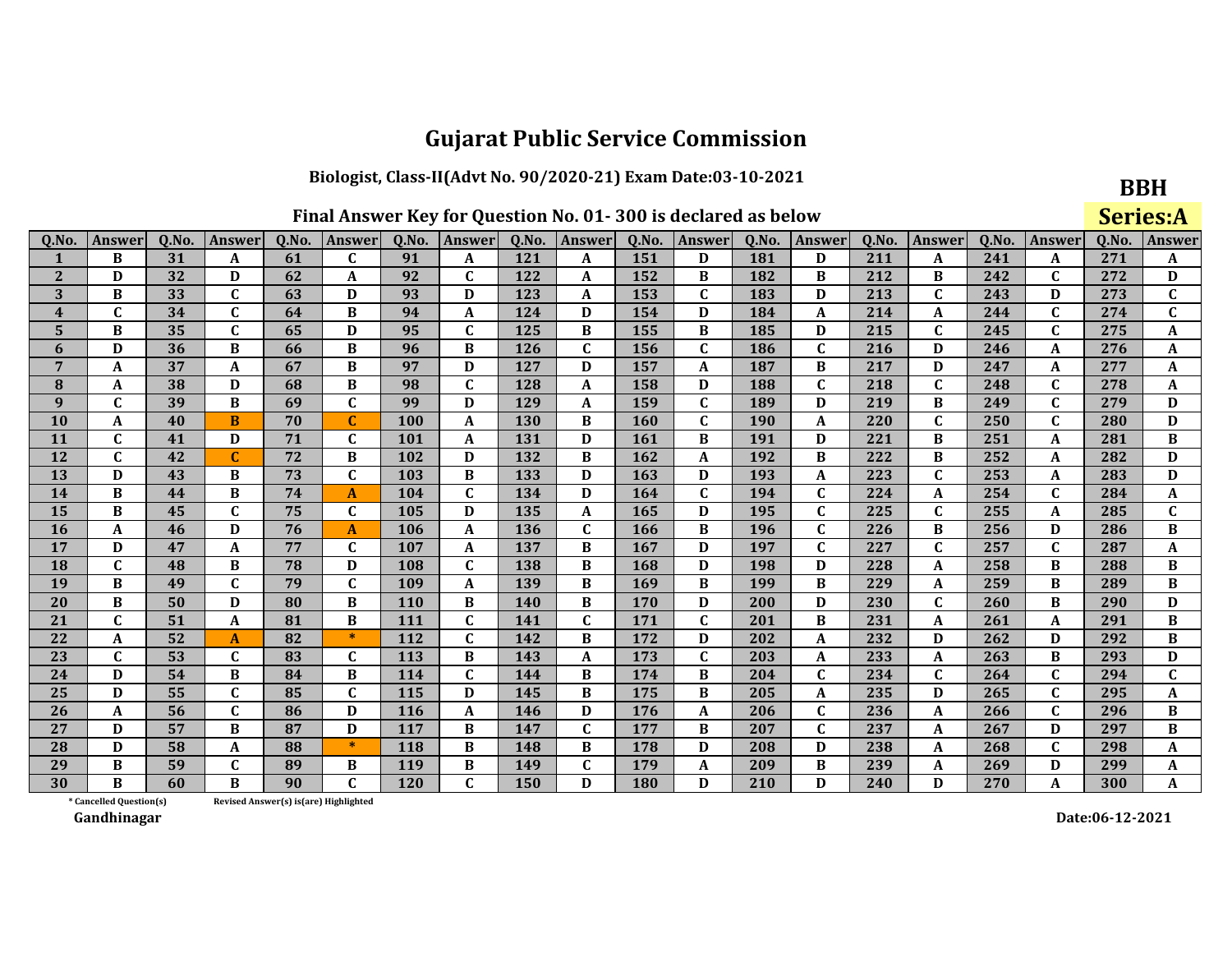Biologist, Class-II(Advt No. 90/2020-21) Exam Date:03-10-2021

| Final Answer Key for Question No. 01-300 is declared as below |  |  |  |  |  |  |  |  |  |
|---------------------------------------------------------------|--|--|--|--|--|--|--|--|--|
|---------------------------------------------------------------|--|--|--|--|--|--|--|--|--|

|--|

|                         | Final Answer Key for Question No. 01-300 is declared as below |       |               |       |                                       |            |             |       |              |       |              |       |              |       |              | <b>Series:B</b> |              |       |                  |
|-------------------------|---------------------------------------------------------------|-------|---------------|-------|---------------------------------------|------------|-------------|-------|--------------|-------|--------------|-------|--------------|-------|--------------|-----------------|--------------|-------|------------------|
| Q.No.                   | Answer                                                        | Q.No. | <b>Answer</b> | Q.No. | Answer                                | Q.No.      | Answer      | Q.No. | Answer       | Q.No. | Answer       | Q.No. | Answer       | Q.No. | Answer       | Q.No.           | Answer       | Q.No. | <b>Answe</b>     |
| $\mathbf{1}$            | A                                                             | 31    | В             | 61    | C                                     | 91         | D           | 121   | C            | 151   | A            | 181   | D            | 211   | A            | 241             | B            | 271   | B                |
| $\overline{2}$          | A                                                             | 32    | $\ast$        | 62    | $\mathbf C$                           | 92         | $\mathbf C$ | 122   | D            | 152   | D            | 182   | B            | 212   | D            | 242             | B            | 272   | B                |
| 3                       | C                                                             | 33    | $\mathbf{C}$  | 63    | D                                     | 93         | B           | 123   | C            | 153   | B            | 183   | D            | 213   | $\bf{B}$     | 243             | D            | 273   | $\mathbf C$      |
| $\overline{\mathbf{4}}$ | B                                                             | 34    | B             | 64    | B                                     | 94         | B           | 124   | B            | 154   | $\mathbf{C}$ | 184   | D            | 214   | $\mathbf C$  | 244             | $\mathbf{C}$ | 274   | $\boldsymbol{A}$ |
| 5                       | C                                                             | 35    | $\mathbf{C}$  | 65    | B                                     | 95         | $\mathbf C$ | 125   | B            | 155   | D            | 185   | A            | 215   | $\mathbf C$  | 245             | A            | 275   | $\mathbf{C}$     |
| 6                       | C                                                             | 36    | D             | 66    | $\boldsymbol{A}$                      | 96         | D           | 126   | A            | 156   | A            | 186   | $\mathbf{C}$ | 216   | $\mathbf C$  | 246             | B            | 276   | $\, {\bf B}$     |
| 7                       | B                                                             | 37    | D             | 67    | D                                     | 97         | A           | 127   | В            | 157   | A            | 187   | B            | 217   | D            | 247             | B            | 277   | $\mathbf C$      |
| 8                       | A                                                             | 38    | $\ast$        | 68    | $\mathbf C$                           | 98         | B           | 128   | D            | 158   | $\mathbf{C}$ | 188   | B            | 218   | $\mathbf{C}$ | 248             | A            | 278   | A                |
| 9                       | C                                                             | 39    | B             | 69    | B                                     | 99         | $\mathbf C$ | 129   | $\mathbf{A}$ | 159   | A            | 189   | B            | 219   | D            | 249             | A            | 279   | A                |
| <b>10</b>               | B                                                             | 40    | $\mathbf C$   | 70    | B                                     | 100        | D           | 130   | D            | 160   | B            | 190   | B            | 220   | A            | 250             | A            | 280   | $\mathbf C$      |
| <b>11</b>               | C                                                             | 41    | A             | 71    | $\mathbf C$                           | 101        | D           | 131   | D            | 161   | C            | 191   | $\mathbf c$  | 221   | A            | 251             | B            | 281   | A                |
| 12                      | A                                                             | 42    | $\mathbf{C}$  | 72    | A                                     | 102        | B           | 132   | B            | 162   | $\mathbf{C}$ | 192   | B            | 222   | D            | 252             | A            | 282   | D                |
| 13                      | D                                                             | 43    | D             | 73    | $\mathbf{C}$                          | 103        | $\mathbf C$ | 133   | D            | 163   | B            | 193   | $\mathbf{A}$ | 223   | $\mathbf C$  | 253             | A            | 283   | A                |
| 14                      | B                                                             | 44    | A             | 74    | D                                     | 104        | D           | 134   | A            | 164   | $\mathbf{C}$ | 194   | B            | 224   | $\mathbf C$  | 254             | $\mathbf{C}$ | 284   | $\mathbf{C}$     |
| 15                      | D                                                             | 45    | $\mathbf C$   | 75    | D                                     | 105        | B           | 135   | D            | 165   | D            | 195   | B            | 225   | $\mathbf{A}$ | 255             | A            | 285   | D                |
| <b>16</b>               | B                                                             | 46    | B             | 76    | A                                     | 106        | $\mathbf C$ | 136   | $\mathbf C$  | 166   | A            | 196   | D            | 226   | A            | 256             | $\mathbf{C}$ | 286   | A                |
| 17                      | B                                                             | 47    | D             | 77    | D                                     | 107        | A           | 137   | B            | 167   | B            | 197   | $\mathbf{C}$ | 227   | $\mathbf A$  | 257             | $\mathbf{C}$ | 287   | A                |
| <b>18</b>               | B                                                             | 48    | $\mathbf{C}$  | 78    | D                                     | 108        | D           | 138   | $\mathbf C$  | 168   | B            | 198   | B            | 228   | $\mathbf A$  | 258             | D            | 288   | A                |
| 19                      | $\mathbf C$                                                   | 49    | D             | 79    | $\, {\bf B}$                          | 109        | $\mathbf C$ | 139   | D            | 169   | B            | 199   | $\mathbf{C}$ | 229   | D            | 259             | B            | 289   | A                |
| 20                      | C                                                             | 50    | A             | 80    | B                                     | 110        | $\mathbf C$ | 140   | A            | 170   | $\mathbf{C}$ | 200   | D            | 230   | D            | 260             | D            | 290   | D                |
| 21                      | C                                                             | 51    | B             | 81    | $\boldsymbol{A}$                      | 111        | $\bf{B}$    | 141   | D            | 171   | A            | 201   | A            | 231   | B            | 261             | A            | 291   | A                |
| 22                      | B                                                             | 52    | D             | 82    | D                                     | 112        | A           | 142   | B            | 172   | A            | 202   | A            | 232   | D            | 262             | B            | 292   | $\mathbf C$      |
| 23                      | C                                                             | 53    | B             | 83    | $\mathbf C$                           | 113        | D           | 143   | $\mathbf A$  | 173   | A            | 203   | $\mathbf{A}$ | 233   | D            | 263             | $\mathbf{C}$ | 293   | D                |
| 24                      | A                                                             | 54    | $\mathbf{C}$  | 84    | $\mathbf C$                           | 114        | C           | 144   | $\mathbf C$  | 174   | D            | 204   | $\mathbf{C}$ | 234   | A            | 264             | A            | 294   | $\mathbf C$      |
| 25                      | C                                                             | 55    | B             | 85    | $\mathbf{C}$                          | 115        | D           | 145   | $\mathbf C$  | 175   | B            | 205   | A            | 235   | $\mathbf C$  | 265             | $\mathbf C$  | 295   | $\mathbf C$      |
| 26                      | A                                                             | 56    | D             | 86    | B                                     | <b>116</b> | B           | 146   | $\mathbf C$  | 176   | $\mathbf{C}$ | 206   | D            | 236   | B            | 266             | D            | 296   | A                |
| 27                      | $\mathbf C$                                                   | 57    | A             | 87    | $\boldsymbol{\mathsf{A}}$             | 117        | D           | 147   | $\mathbf C$  | 177   | D            | 207   | $\mathbf{C}$ | 237   | $\mathbf{A}$ | 267             | D            | 297   | A                |
| 28                      | D                                                             | 58    | A             | 88    | D                                     | 118        | D           | 148   | D            | 178   | A            | 208   | B            | 238   | B            | 268             | $\mathbf{C}$ | 298   | $\mathbf{C}$     |
| 29                      | $\mathbf C$                                                   | 59    | $\mathbf{C}$  | 89    | B                                     | 119        | B           | 149   | B            | 179   | A            | 209   | B            | 239   | B            | 269             | B            | 299   | $\mathbf{C}$     |
| 30                      | B                                                             | 60    | A             | 90    | B                                     | <b>120</b> | D           | 150   | D            | 180   | B            | 210   | B            | 240   | D            | 270             | $\mathbf{C}$ | 300   | $\mathbf{C}$     |
|                         | * Cancelled Question(s)                                       |       |               |       | Revised Answer(s) is(are) Highlighted |            |             |       |              |       |              |       |              |       |              |                 |              |       |                  |

Revised Answer(s) is(are) Highlighted

Gandhinagar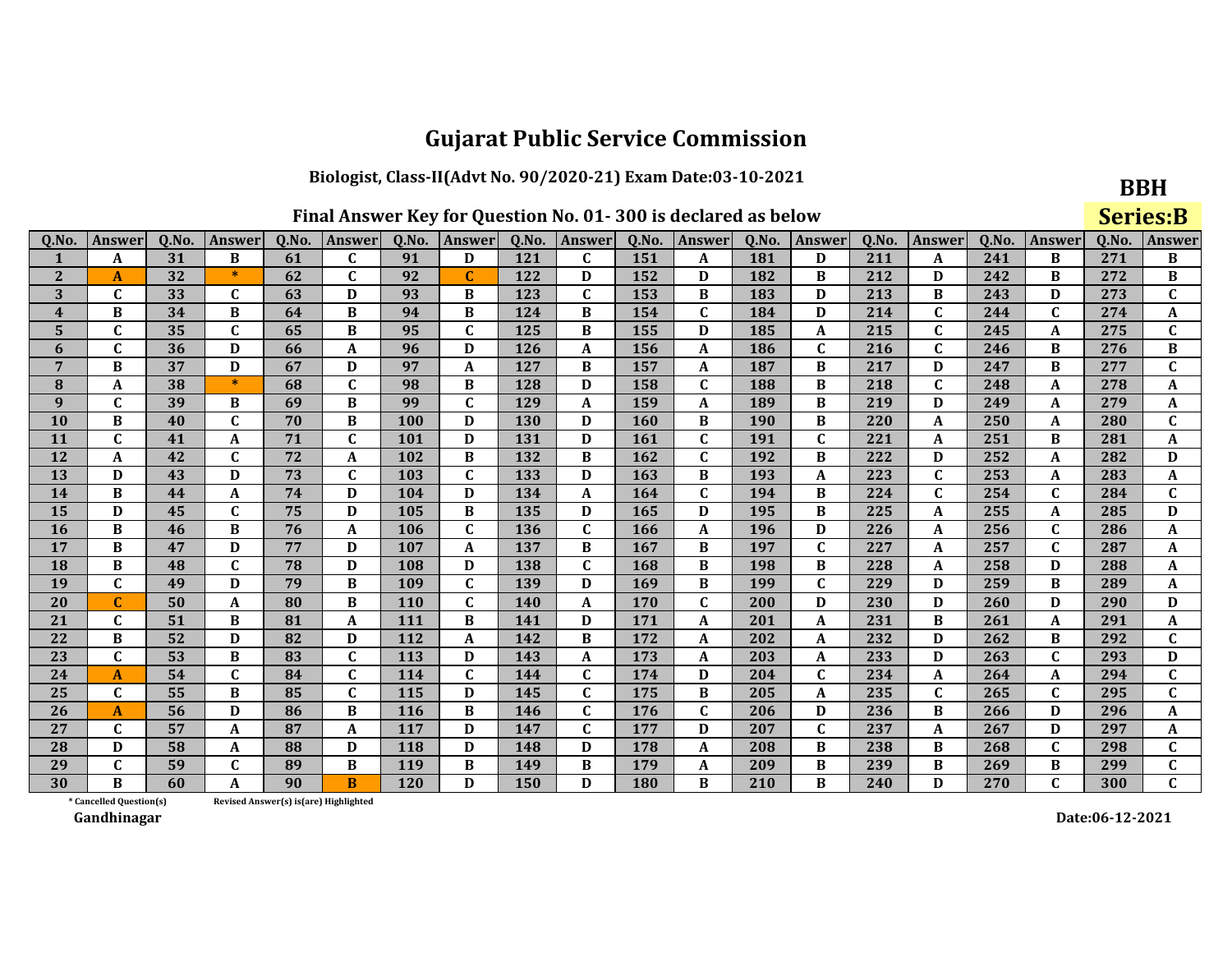#### Biologist, Class-II(Advt No. 90/2020-21) Exam Date:03-10-2021

|  | Final Answer Key for Question No. 01-300 is declared as below |  |  |  |  |  |  |
|--|---------------------------------------------------------------|--|--|--|--|--|--|
|--|---------------------------------------------------------------|--|--|--|--|--|--|

| ۰,<br>۰. |
|----------|
|----------|

|                | Final Answer Key for Question No. 01-300 is declared as below |      |               |                                       |               |       |              |       |              |       |              |       |               |       | Series:C     |       |               |       |               |
|----------------|---------------------------------------------------------------|------|---------------|---------------------------------------|---------------|-------|--------------|-------|--------------|-------|--------------|-------|---------------|-------|--------------|-------|---------------|-------|---------------|
| Q.No.          | <b>Answer</b>                                                 | Q.No | <b>Answer</b> | Q.No.                                 | <b>Answer</b> | Q.No. | Answer       | Q.No. | Answer       | Q.No. | Answer       | Q.No. | <b>Answer</b> | Q.No. | Answer       | Q.No. | <b>Answer</b> | Q.No. | <b>Answei</b> |
|                | A                                                             | 31   | D             | 61                                    | B             | 91    | B            | 121   | D            | 151   | A            | 181   | A             | 211   | A            | 241   | C             | 271   | B             |
| $\overline{2}$ | C                                                             | 32   | A             | 62                                    | $\mathbf A$   | 92    | B            | 122   | $\mathbf C$  | 152   | B            | 182   | A             | 212   | A            | 242   | D             | 272   | B             |
| 3              | D                                                             | 33   | A             | 63                                    | D             | 93    | B            | 123   | B            | 153   | D            | 183   | $\mathbf{C}$  | 213   | A            | 243   | $\mathbf{C}$  | 273   | A             |
| 4              | C                                                             | 34   | $\mathbf{C}$  | 64                                    | B             | 94    | $\mathbf C$  | 124   | C            | 154   | A            | 184   | A             | 214   | A            | 244   | D             | 274   | A             |
| 5              | B                                                             | 35   | A             | 65                                    | B             | 95    | $\mathbf{C}$ | 125   | D            | 155   | D            | 185   | B             | 215   | D            | 245   | A             | 275   | A             |
| 6              | B                                                             | 36   | $\mathbf C$   | 66                                    | D             | 96    | $\mathbf C$  | 126   | D            | 156   | D            | 186   | $\mathbf{C}$  | 216   | A            | 246   | A             | 276   | $\bf{B}$      |
| 7              | $\ast$                                                        | 37   | $\mathbf{C}$  | 67                                    | C             | 97    | B            | 127   | B            | 157   | B            | 187   | $\mathbf{C}$  | 217   | $\mathbf{C}$ | 247   | D             | 277   | A             |
| 8              | $\mathbf{C}$                                                  | 38   | D             | 68                                    | B             | 98    | $\mathbf{C}$ | 128   | C            | 158   | D            | 188   | B             | 218   | D            | 248   | C             | 278   | A             |
| 9              | B                                                             | 39   | B             | 69                                    | B             | 99    | A            | 129   | D            | 159   | A            | 189   | $\mathbf{C}$  | 219   | $\mathbf C$  | 249   | $\mathbf{C}$  | 279   | $\mathbf{C}$  |
| 10             | $\mathbf C$                                                   | 40   | B             | 70                                    | $\mathbf C$   | 100   | $\mathbf C$  | 130   | B            | 160   | D            | 190   | D             | 220   | $\mathbf C$  | 250   | A             | 280   | A             |
| 11             | D                                                             | 41   | A             | 71                                    | D             | 101   | $\mathbf{C}$ | 131   | C            | 161   | $\mathbf{C}$ | 191   | A             | 221   | A            | 251   | A             | 281   | $\mathbf C$   |
| 12             | D                                                             | 42   | D             | 72                                    | $\mathbf{A}$  | 102   | D            | 132   | $\mathbf{A}$ | 162   | B            | 192   | B             | 222   | $\mathbf{A}$ | 252   | A             | 282   | $\mathbf{C}$  |
| 13             | $\ast$                                                        | 43   | $\mathbf{C}$  | 73                                    | B             | 103   | A            | 133   | D            | 163   | $\mathbf C$  | 193   | B             | 223   | $\mathbf C$  | 253   | A             | 283   | D             |
| 14             | B                                                             | 44   | B             | 74                                    | $\mathbf C$   | 104   | A            | 134   | $\mathbf C$  | 164   | D            | 194   | B             | 224   | $\mathbf{C}$ | 254   | D             | 284   | $\bf{B}$      |
| 15             | $\mathbf{C}$                                                  | 45   | B             | 75                                    | D             | 105   | B            | 135   | $\mathbf C$  | 165   | A            | 195   | $\mathbf{C}$  | 225   | $\mathbf{C}$ | 255   | D             | 285   | D             |
| <b>16</b>      | A                                                             | 46   | $\mathbf{C}$  | 76                                    | $\mathbf{A}$  | 106   | D            | 136   | B            | 166   | D            | 196   | A             | 226   | A            | 256   | B             | 286   | A             |
| 17             | $\mathbf{C}$                                                  | 47   | A             | 77                                    | $\mathbf{A}$  | 107   | B            | 137   | $\mathbf A$  | 167   | B            | 197   | A             | 227   | A            | 257   | D             | 287   | B             |
| 18             | D                                                             | 48   | $\mathbf{C}$  | 78                                    | $\mathbf C$   | 108   | D            | 138   | D            | 168   | A            | 198   | A             | 228   | A            | 258   | D             | 288   | $\mathbf C$   |
| 19             | A                                                             | 49   | D             | 79                                    | B             | 109   | D            | 139   | $\mathbf C$  | 169   | $\mathbf C$  | 199   | D             | 229   | $\mathbf C$  | 259   | A             | 289   | A             |
| 20             | $\mathbf C$                                                   | 50   | D             | 80                                    | $\mathbf C$   | 110   | A            | 140   | D            | 170   | $\mathbf{C}$ | 200   | B             | 230   | A            | 260   | $\mathbf{C}$  | 290   | $\mathbf c$   |
| 21             | B                                                             | 51   | A             | 81                                    | $\mathbf C$   | 111   | C            | 141   | B            | 171   | $\mathbf C$  | 201   | B             | 231   | D            | 261   | B             | 291   | D             |
| 22             | D                                                             | 52   | D             | 82                                    | $\bf{B}$      | 112   | B            | 142   | D            | 172   | $\mathbf C$  | 202   | $\mathbf{C}$  | 232   | $\mathbf{C}$ | 262   | A             | 292   | D             |
| 23             | $\mathbf C$                                                   | 53   | D             | 83                                    | $\mathbf A$   | 113   | B            | 143   | D            | 173   | D            | 203   | A             | 233   | $\, {\bf B}$ | 263   | B             | 293   | $\mathbf C$   |
| 24             | D                                                             | 54   | B             | 84                                    | $\mathbf C$   | 114   | B            | 144   | B            | 174   | B            | 204   | A             | 234   | B            | 264   | B             | 294   | B             |
| 25             | A                                                             | 55   | B             | 85                                    | B             | 115   | B            | 145   | D            | 175   | D            | 205   | $\mathbf{C}$  | 235   | B            | 265   | D             | 295   | $\mathbf{C}$  |
| 26             | B                                                             | 56   | A             | 86                                    | $\mathbf C$   | 116   | $\mathbf{C}$ | 146   | C            | 176   | A            | 206   | A             | 236   | A            | 266   | B             | 296   | B             |
| 27             | D                                                             | 57   | D             | 87                                    | $\mathbf A$   | 117   | B            | 147   | D            | 177   | D            | 207   | D             | 237   | D            | 267   | B             | 297   | B             |
| 28             | B                                                             | 58   | $\mathbf C$   | 88                                    | D             | 118   | A            | 148   | $\mathbf{C}$ | 178   | B            | 208   | A             | 238   | B            | 268   | D             | 298   | $\mathbf C$   |
| 29             | $\mathbf{C}$                                                  | 59   | $\mathbf C$   | 89                                    | B             | 119   | B            | 149   | B            | 179   | $\mathbf C$  | 209   | $\mathbf{C}$  | 239   | $\mathbf C$  | 269   | $\mathbf{C}$  | 299   | A             |
| 30             | B                                                             | 60   | $\mathbf{C}$  | 90                                    | D             | 120   | B            | 150   | B            | 180   | D            | 210   | D             | 240   | $\mathbf C$  | 270   | A             | 300   | $\mathbf{C}$  |
|                | * Cancelled Question(s)                                       |      |               | Revised Answer(s) is(are) Highlighted |               |       |              |       |              |       |              |       |               |       |              |       |               |       |               |

Revised Answer(s) is(are) Highlighted

Gandhinagar